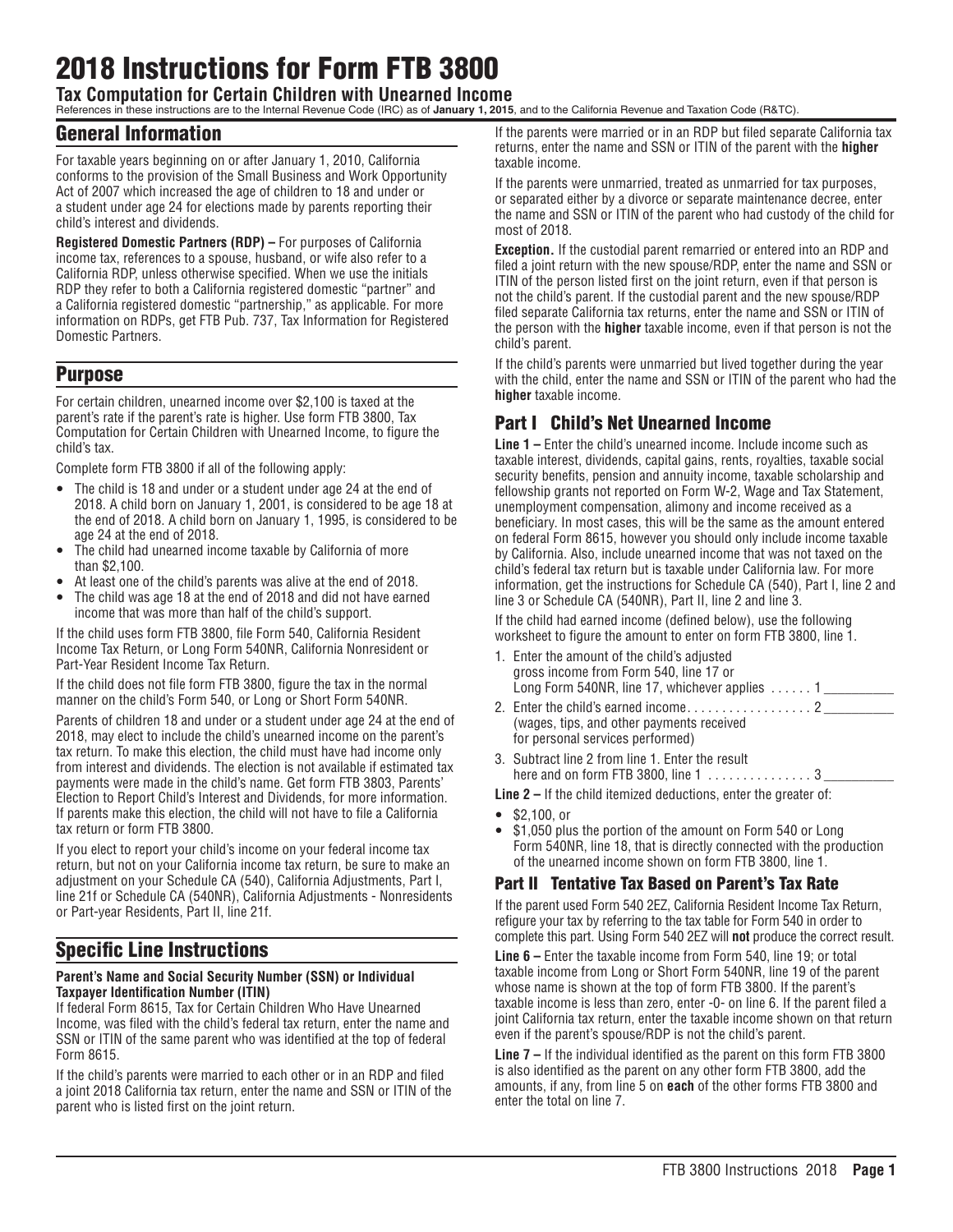**Line 9 –** Use the California tax table or tax rate schedules in the 2018 instructions for Form 540 to find the tax for the amount on line 8, based on the parent's filing status.

**Long or Short Form 540NR Filers:** To figure a revised California adjusted gross income and a tentative tax based on the parent's tax rate, complete the following worksheet.

- A Enter the child's portion of the net unearned income that must be included in the child's CA adjusted gross income........................ B Enter parent's CA adjusted gross income from Long or Short Form 540NR, line 32. . . . . . . . . . . . . . If the parents have other children for whom form FTB 3800 was completed, add the other children's CA sourced net unearned income to the parent's CA adjusted gross income. C Add line A and line B . . D Enter the child's net unearned income (form FTB 3800, line 5) . . E Enter parent's adjusted gross income from all sources from Long or Short Form 540NR, line 17. . . . If the parents have other children for whom form FTB 3800 was completed, add the other children's net unearned income to the parent's adjusted gross income from all sources. F Add line D and line E . . G Divide line C by line F (not to exceed 1.0) . . . . . . . . . \_\_\_\_\_\_\_ H Enter the parent's total itemized deductions or standard deduction from Long or Short Form 540NR, line 18 . . I Multiply line H by line G . . J Subtract line I from line C . . K Subtract line H from line F . . L Find the tax on the amount on line K for the parent's filing status (Use the tax table or tax rate schedules in the 2018 instructions for Long or Short Form 540NR) . . M Divide line L by line K . .
- N Multiply line J by line M. Enter the result on form FTB 3800, line 9. If zero or less, enter  $-0$ - $\dots$ .....

**Line 10 –** Enter the tax shown on the tax return of the parent identified at the top of form FTB 3800 from Form 540, line 31.

If the parent filed a joint tax return, enter on line 10 the tax shown on that tax return even if the parent's spouse/RDP is not the child's parent.

**Long Form 540NR Filers:** If the parent's tax amount on Long Form 540NR, line 37 does not include an amount from form FTB 3803, then enter the parent's tax amount from Long Form 540NR, line 37.

If the parent's tax amount on Long Form 540NR, line 37 includes an amount from form FTB 3803, revise the parent's tax by completing the following worksheet.  $\Lambda$  Enter the tax from

| A Enter the tax from the parent's                                                         |  |
|-------------------------------------------------------------------------------------------|--|
|                                                                                           |  |
|                                                                                           |  |
| D Enter the amount from the parent's                                                      |  |
| E Divide line C by line D $\ldots$ . $\ldots$ . $\ldots$ . $\ldots$ . $\ldots$ . $\ldots$ |  |
| F Enter the amount from the parent's                                                      |  |
| G Multiply line F by line E. Enter the result                                             |  |
|                                                                                           |  |

#### Part III Child's Tax

**Line 15 –** Use the California tax table or tax rate schedules in the 2018 instructions for Form 540 to find the tax for the amount on line 14 based on the child's filing status.

**Long Form 540NR Filers:** To figure a revised California adjusted gross income for the child and the child's tax, complete the following worksheet.

| A Enter the child's CA adjusted gross income                                                                                                   |
|------------------------------------------------------------------------------------------------------------------------------------------------|
| Enter the portion of the child's net unearned<br>income that must be included in the child's                                                   |
|                                                                                                                                                |
| Enter the child's adjusted gross income from all                                                                                               |
| Enter the child's net unearned income                                                                                                          |
|                                                                                                                                                |
|                                                                                                                                                |
| Enter the child's total itemized deductions or<br>standard deduction from Long or Short                                                        |
|                                                                                                                                                |
|                                                                                                                                                |
|                                                                                                                                                |
| Find the tax on the amount on line K for the<br>child's filing status (Use the tax table or tax rate<br>schedules in the 2018 instructions for |
|                                                                                                                                                |
| Multiply line J by line M. Enter the result on                                                                                                 |
|                                                                                                                                                |

**Line 17 –** Use the California tax table or tax rate schedules found in the 2018 instructions for Form 540 to find the tax for the amount on line 4, based on the child's filing status.

#### **Long Form 540NR Filers:**

- A Enter the amount from form FTB 3800, line  $4 \ldots \ldots$ B Find the tax for the amount on line A, by using the tax table or tax rate schedules in the 2018 instructions for Long Form 540NR based on the child's filing status . . C Divide line B by line A . .
- D Enter the amount from the child's Long Form 540NR, line 35 . .
- E Multiply line D by line C. Enter the result on form FTB 3800, line 17 . .

**Line 18 –** Compare the amounts on line 16 and line 17 and enter the **larger** of the two amounts on line 18. Be sure to check the box labeled "FTB 3800" on Form 540, line 31 of the child's tax return.

**Long Form 540NR Filers:** Divide the child's Long Form 540NR, line 35 by the child's Long Form 540NR, line 19 to determine the child's percentage. Divide the **larger** of line 16 or line 17, by the percentage. Enter the amount on line 18 and on the child's Long Form 540NR, line 31. Be sure to check the box labeled "FTB 3800" on the child's Long Form 540NR.

**Note:** The amount entered on Long Form 540NR, line 31 reflects your tax on total taxable income before applying the California tax rate to your California source income. Follow the instructions for Long Form 540NR to determine your final California tax.